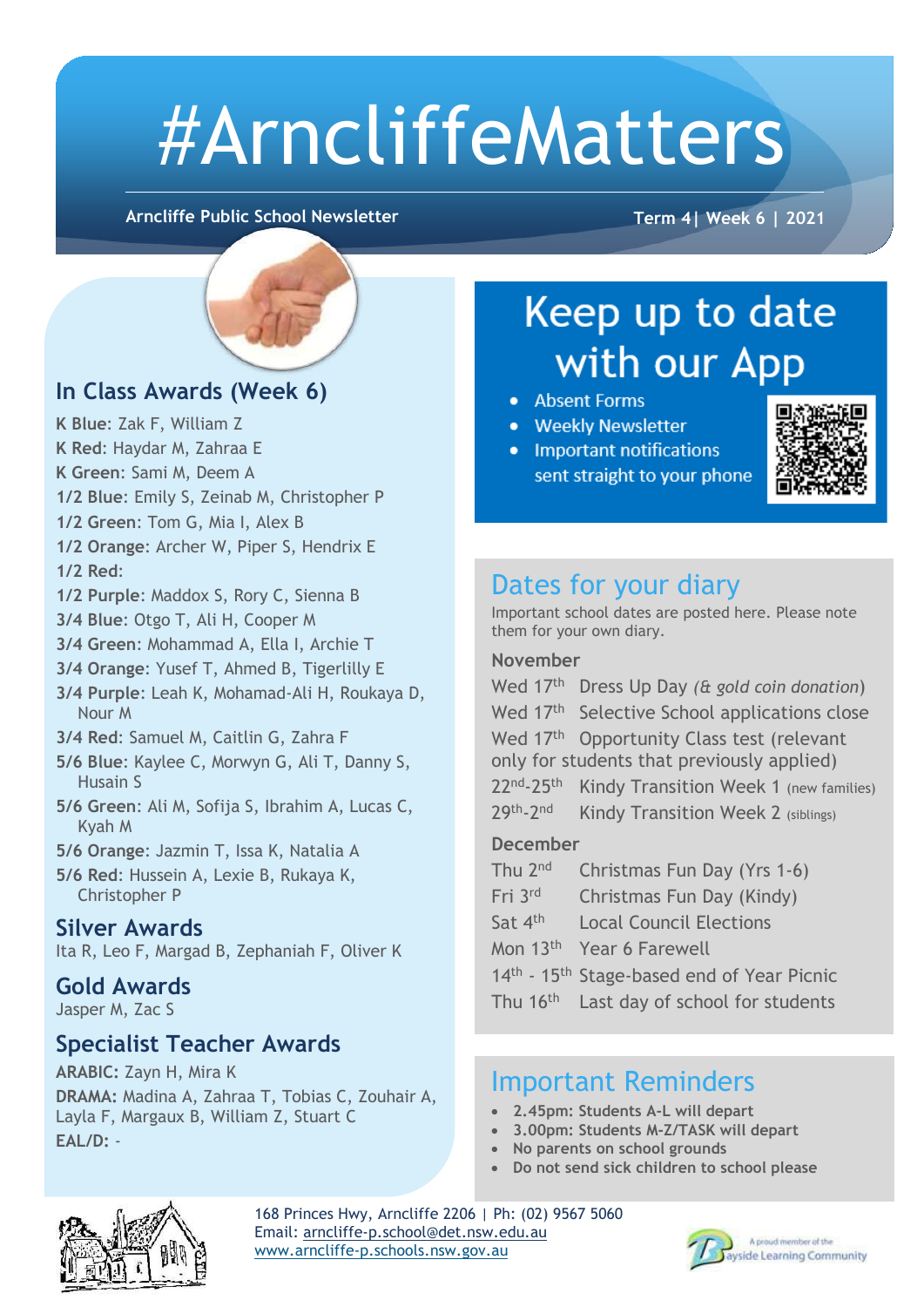## DON'T FORGET IT'S DRESS UP DAY Wednesday November 17th

We hope to see everyone dressing up as something beginning with A, P or S and supporting our Stage 3 Fundraising event.



## Lolly Jar Winners

Thank you to all the students who participated in the guessing competition on Wednesday 10th November. It was a huge success and we raised approximately \$400 which will go towards the Year 6 Farewell.

The following students guessed the exact number of lollies and they all now have a lifetime supply of candy! Well, a lot of candy at least!

Congratulations to Leah K for winning the small lolly jar, Aiden C for winning the medium lolly jar and Hussein K for winning the large lolly jar!





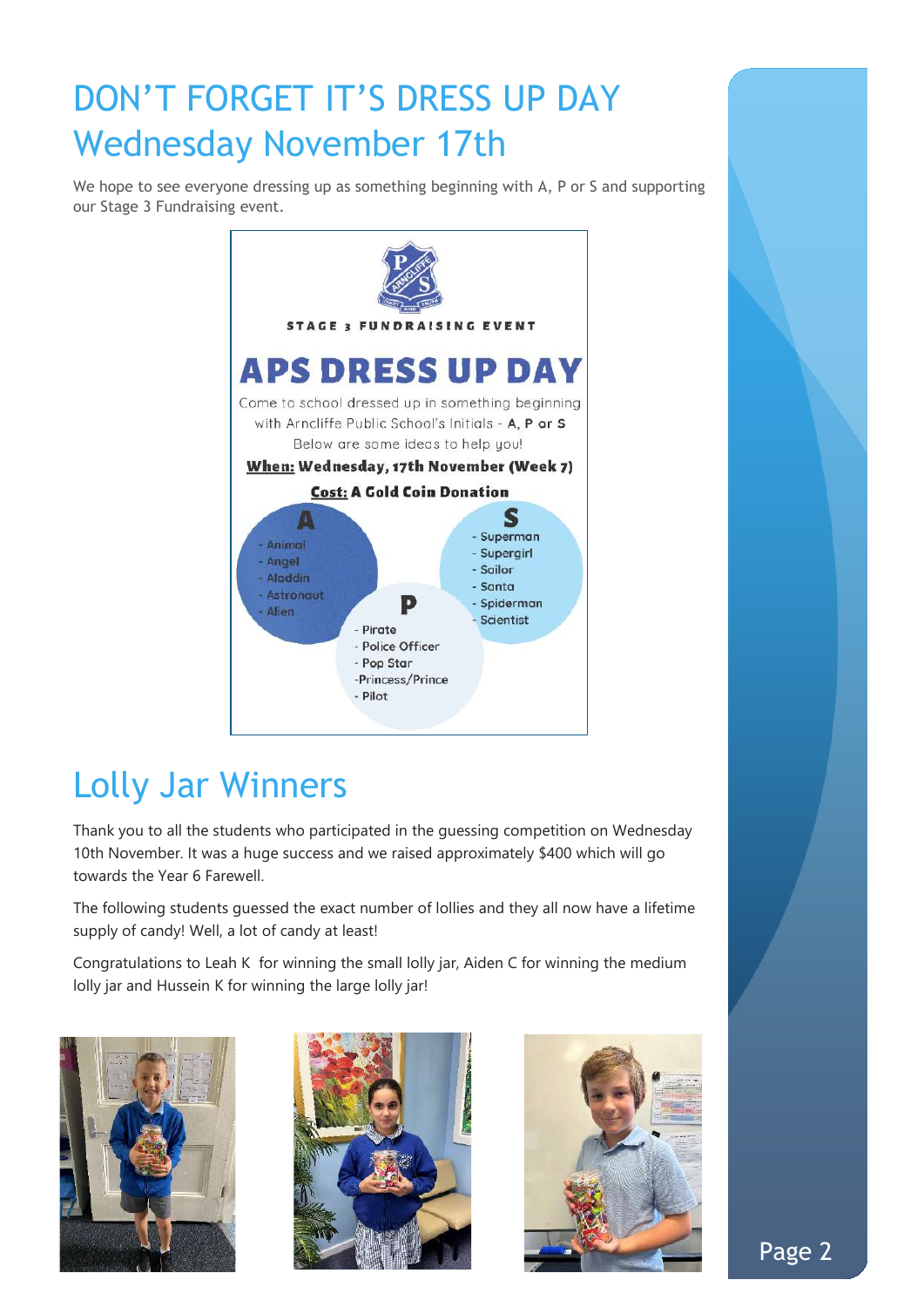## Submit your art to ARTcliffe@Home

- A whole of school initiative from the Instrumental Music Program

#### Dear families,

I hope you are all well and your children are enjoying being back at school with their friends and teachers.

It's been another tough year for the music program, but I hope that most of the music students have still been able to enjoy learning and playing in this latter part of the year - the Easter Hat parade and Mothers day performances seem so far away now!

Unfortunately with the current restrictions, there will not be any rehearsals or concerts for the rest of the school year, so for now we would like to encourage all students, whether you are in the music program or not, to participate in ARTcliffe@Home.

Simply take a photo of your favourite artwork (painting/drawing/collage/colouring-in) and email it to arncliffemusic@gmail.com with full Student Name & Class asap.

#### **A reminder to the music students only**

Send in your recording as per the instructions from your ensemble to your Conductor - all ensembles should have received instructions - please let the music program know asap if you are unsure what your ensemble is recording.

The music program is really excited to put another virtual showcase and looks forward to sharing it with the broader school community.

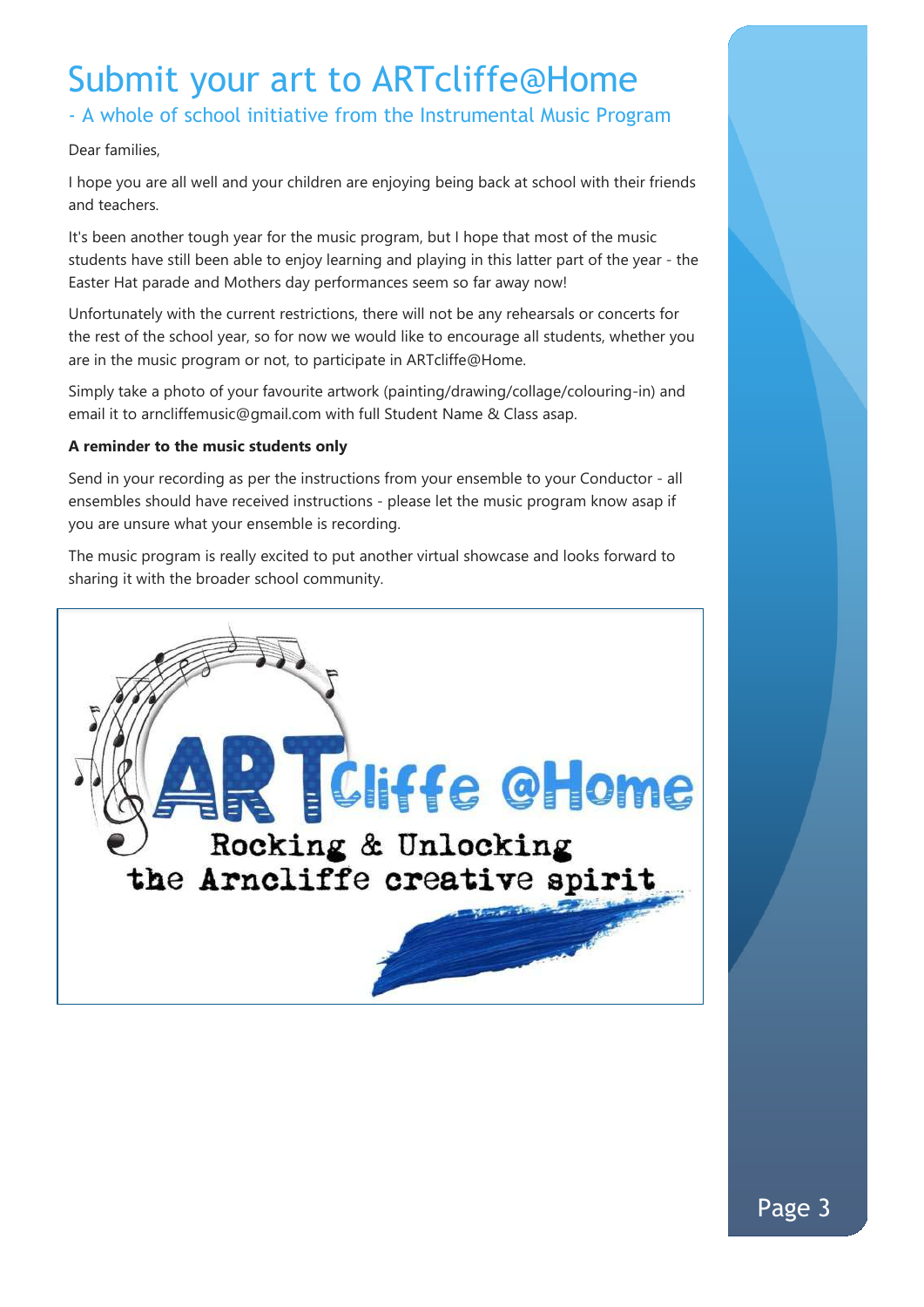## High School Orientations

We are aware of the following orientations. If we have been sent a flyer we will also reproduce it here.

- **South Sydney High School Tuesday 23 November | 2.15 – 3.45pm**
- **Moorefield Girls High School Tuesday 23 November | times as advised to families**
- **James Cook Boys Technical High School Tuesday 23 November | times as advised to families**
- **Kogarah High School | December 6 | 9.15am**